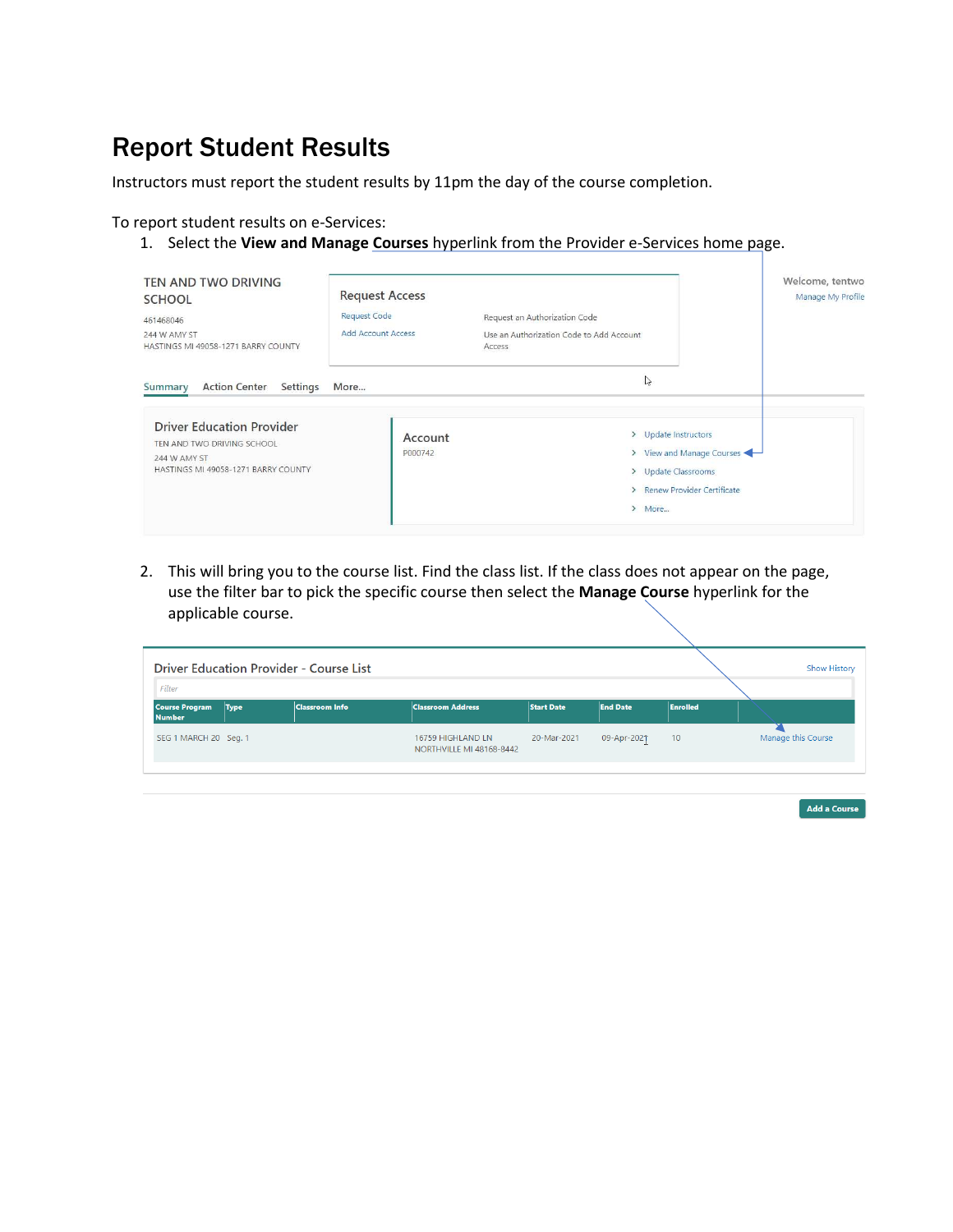3. The next screen will be the course list options page where you have multiple options. Select the **Report Student Results** hyperlink under the "Course" heading.

| SEG 1 MARCH 20                      |                                                                                        |
|-------------------------------------|----------------------------------------------------------------------------------------|
| 3/20/2021 - 4/9/2021                |                                                                                        |
| Course                              |                                                                                        |
| Modify this Course                  | ↳<br>Make changes to this scheduled course.                                            |
| Report Student Results              | Report student classroom or behind the wheel results                                   |
| <b>Change Student Results</b>       | Change student classroom or behind the wheel results                                   |
| <b>View Completion Certificates</b> | See the generated Segment 1 or 2 completion certificates for those under 18-years old. |
| <b>Close this Course</b>            | Mark course as complete once all student results have been entered.                    |
| <b>Cancel this Course</b>           | Cancel course if no student results have been reported                                 |
| <b>Students</b>                     |                                                                                        |
| <b>View Enrolled Students</b>       | See which students are already enrolled in this course.                                |
| <b>Add Students</b>                 | Add students to this course.                                                           |
| <b>Remove Students</b>              | Select students to remove from this course.                                            |
|                                     |                                                                                        |

- 4. Enter test results in the applicable fields.
	- a. **Note**: Required fields are indicated by a red asterisk. All required fields must be completed before moving on the next section.
	- b. It is not required for Instructors to enter course results for the entire class at once. Instructors can enter course results for one student or few students at a time. However, all student results must be entered by 11pm the day of the course completion.
	- c. The written test numbers must be entered.
	- d. A dropdown box will appear when you click in the classroom result box with three options: pass, fail, incomplete. Then you will see that the classroom completion date, BTW result, and BTW completion date fields become required. Once those have been completed, select the next action button.

| <b>Name</b>       |                   | Date of Birth   Classroom Result | <b>Classroom Completion BTW Result</b><br>Date |        | <b>BTW Completion Comment</b><br>Date |  |
|-------------------|-------------------|----------------------------------|------------------------------------------------|--------|---------------------------------------|--|
| Raul Thomas Craig | $31-Mav-$<br>2005 | Passed                           | 01-Apr-2021                                    | Passed | 09-Apr-2021                           |  |

e. After submitting next, the summary screen appears. From here you will need to submit the results by selecting the submit action button.

| <b>Report Student Results</b> |                                          |            |        |
|-------------------------------|------------------------------------------|------------|--------|
|                               |                                          |            |        |
| Results                       | Reported Passes: 1                       |            |        |
| <b>Enter Results</b>          | <b>NOTE:: Submit to finalize results</b> |            |        |
| Summary                       |                                          |            |        |
|                               |                                          |            |        |
|                               |                                          |            |        |
| Cancel                        |                                          | < Previous | Submit |
|                               |                                          |            |        |